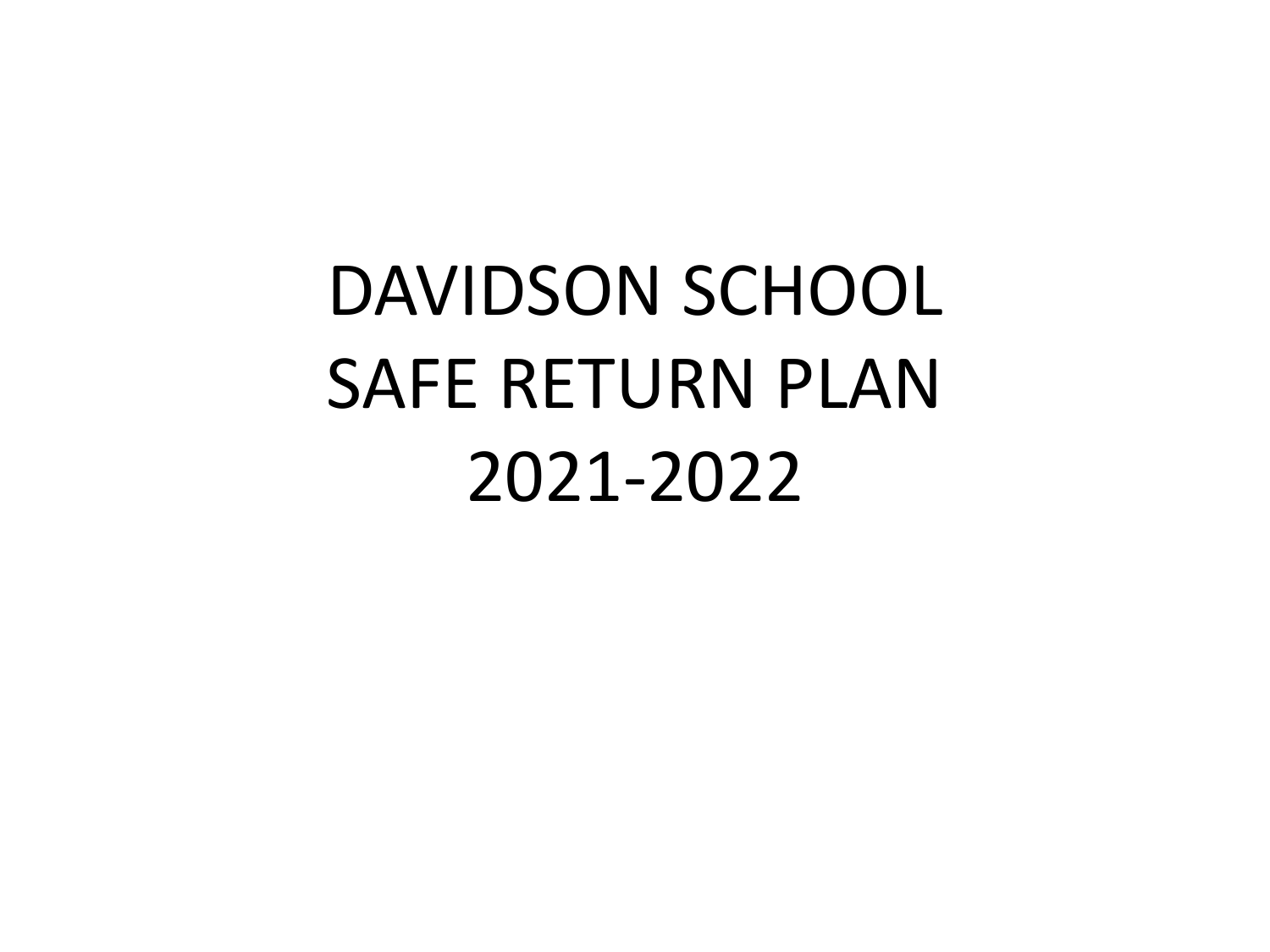- The Davidson School sole responsibility is to assure that all staff members, students and visitors are safe from the COVID-19 virus or related viruses while attending school or sponsored activities.
- The mission of the Davidson School is to meet the educational needs of all its students during the COVID pandemic.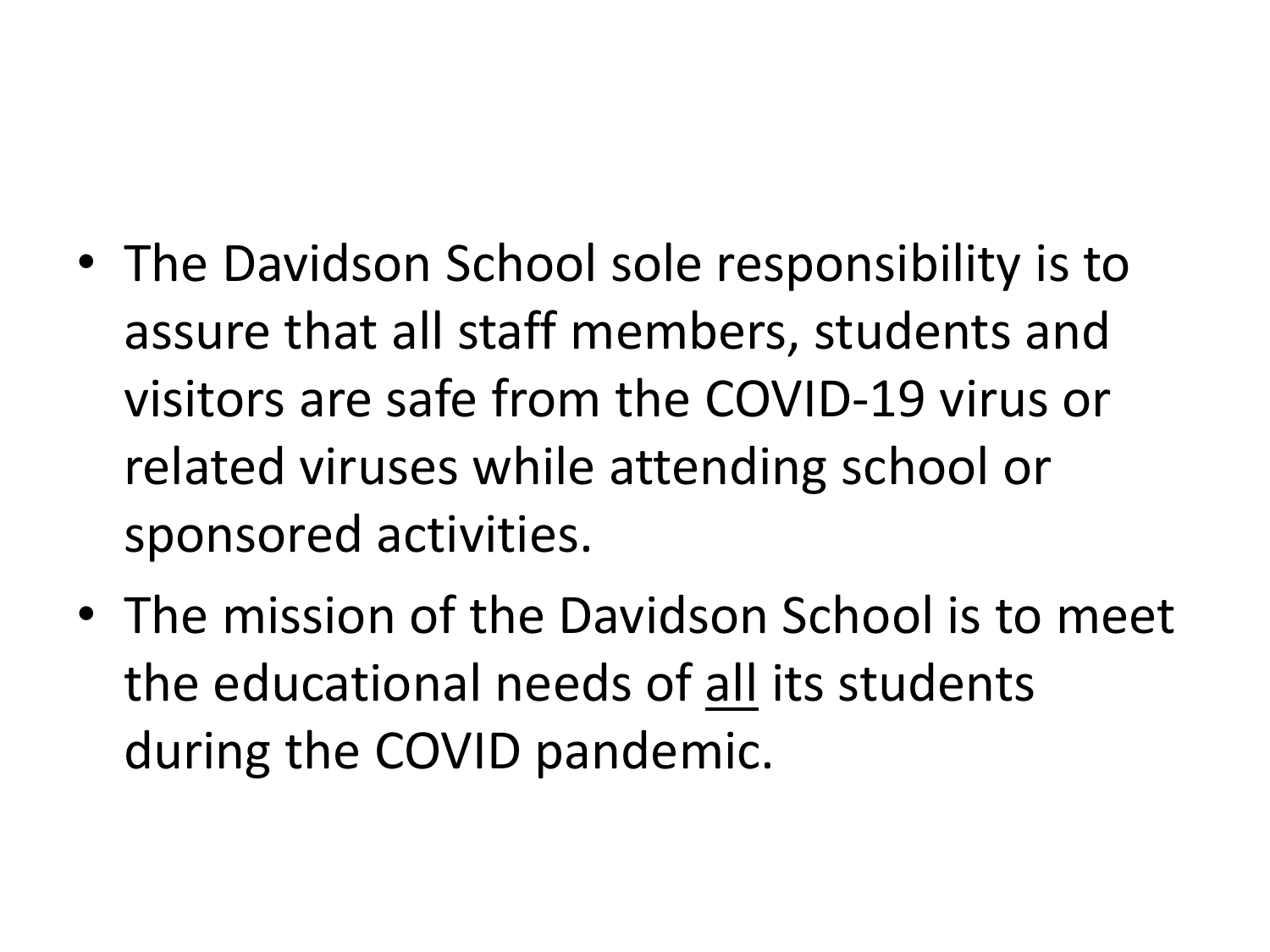### SAFE RETURN PROTOCOLS

- Entrance
- COVID Testing
- Social Distancing
- Masks/Face Covering
- Cleaning
- Instructional Methods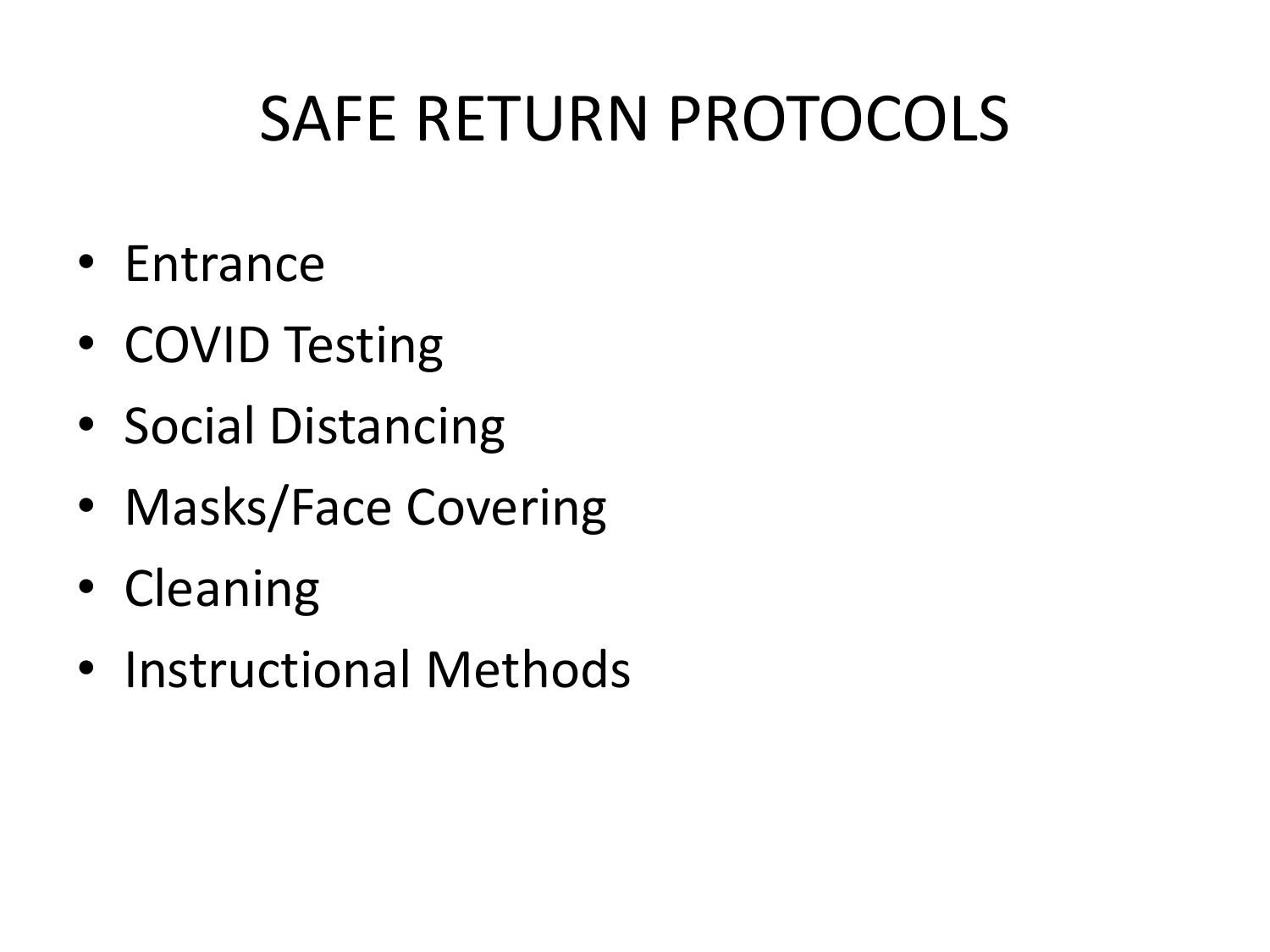#### Protocol for Entrance

- All school personnel will have their temperature checked each day at the start of school.
- All students will have their temperature checked at the start of school and only be permitted to enter through the east doors of the cafeteria.
- Any staff member or students that becomes ill during the school day will have their temperature checked. In the event an individuals has a temperature of greater than 100 degrees Fahrenheit they will be sent home for 24 hours. This person can return to school when their temperature becomes normal or meets medical guidelines.
- Visitors must report to the Superintendent's office before being allow entrance into the school.
- Students will not be allowed to leave school during the school day unless approved by the administration.
- Entrance doors are locked at all times. Access into a building is only allowed by following the entrance protocol.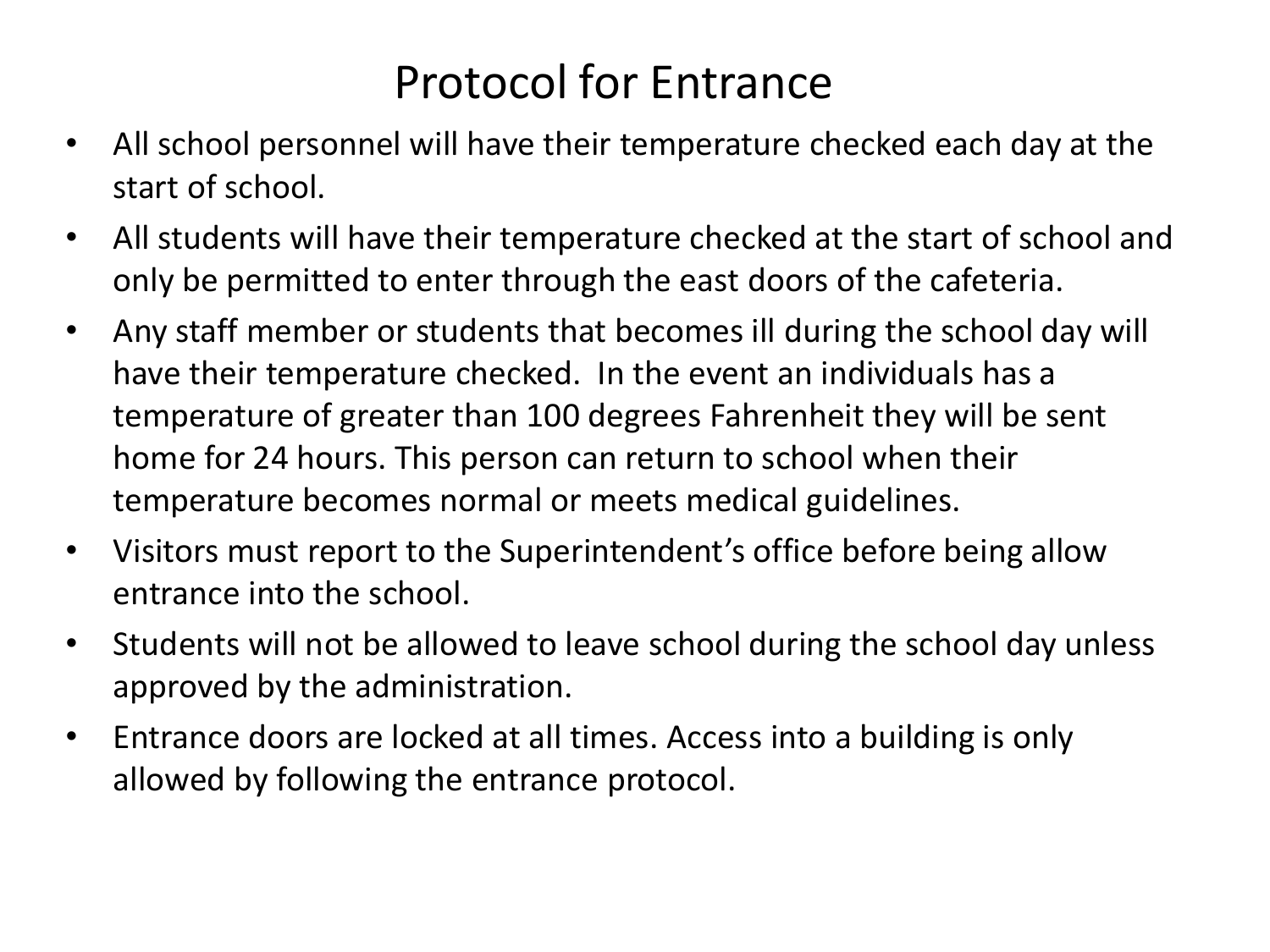### Protocol for Temperature

- Personnel or a student that show signs of sickness prior to coming to school on a particular day the individual will need to stay home to avoid protocol measures.
- Any individual that obtains a temperature of 100 degrees Fahrenheit or above will not be allowed to stay at school.
- Any individual with this 100 F or above temperature must wait 24 hours before they can return to school.
- If the individual's temperature is normal they can come to school.
- If the individual's temperature is above 100 F or above after 24 hours they must be cleared from the COVID virus.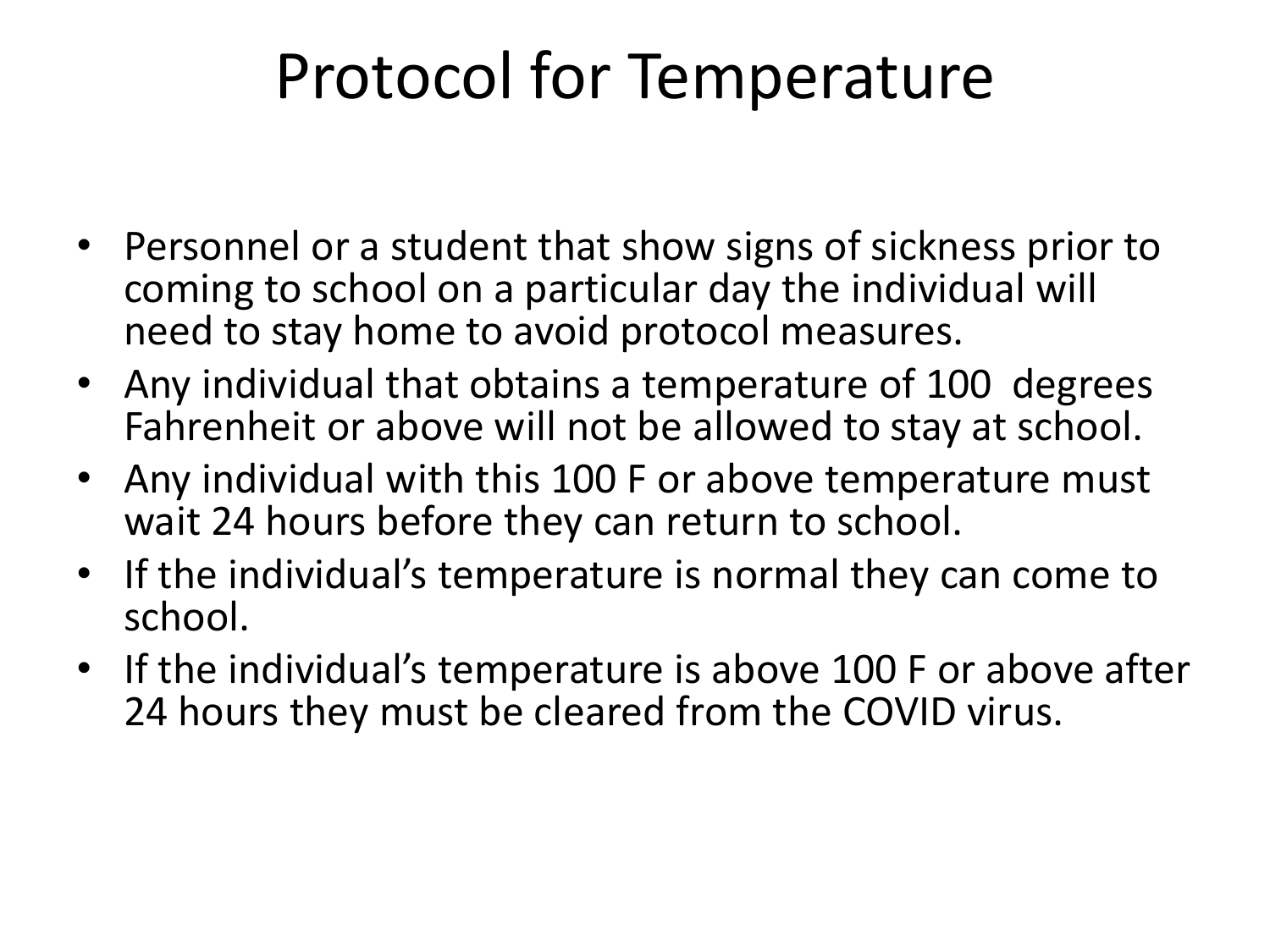# Protocol for COVID-19 Testing

- Any school personnel or student that is referred for COVID or related virus testing must following the Health Department or CDC guidelines.
- Includes isolation pending test results.
- Includes quarantining any person(s) having contact with possible infected person.
- Potential student and teacher quarantine for entire grade if an individual students test positive in that particular grade.
- Potential school closure pending on the degree of school wide contact.
- Any school personnel or student will be allowed to return to school when cleared by family doctor or Health Department.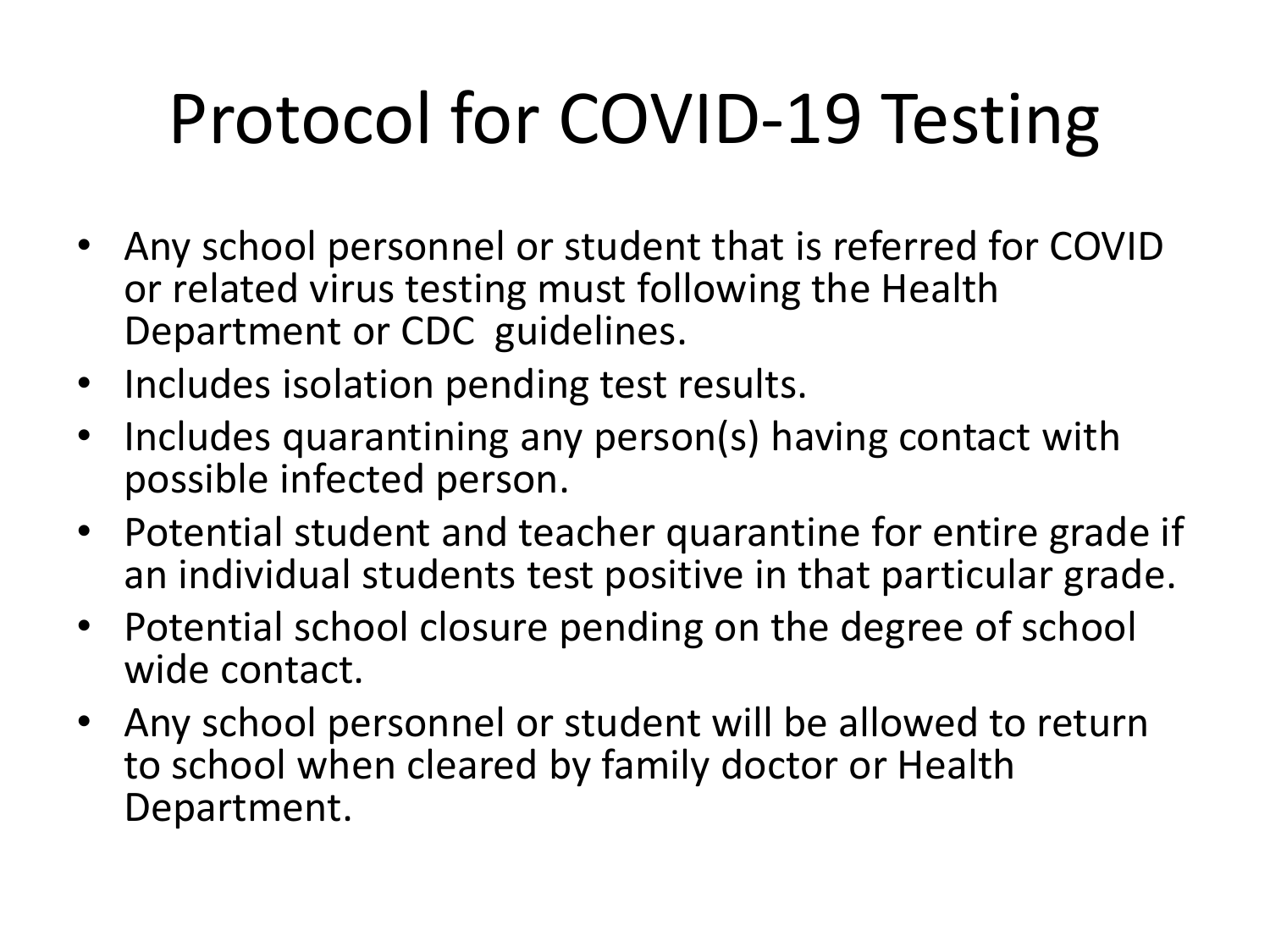### Protocol for Social Distancing

- Students must follow social distance guidelines.
- Maintain a distance of 3 feet between students at all times.
- In classroom (individual teachers will determine this arrangement.)
- In cafeteria (students will eat in the cafeteria while practicing social distancing guidelines.)
- Gym (monitored by PE teacher based on participation numbers.)
- Playground at recess. (monitored by teacher on duty.)
- Hallways (monitored by teachers)
- Restroom (limited to maintain 3 feet distance)
- School bus (seating may be limited and determined by driver or teacher in charge of activity.)
- School activities (gatherings will be restricted on the number of attendee and monitored by the administration.)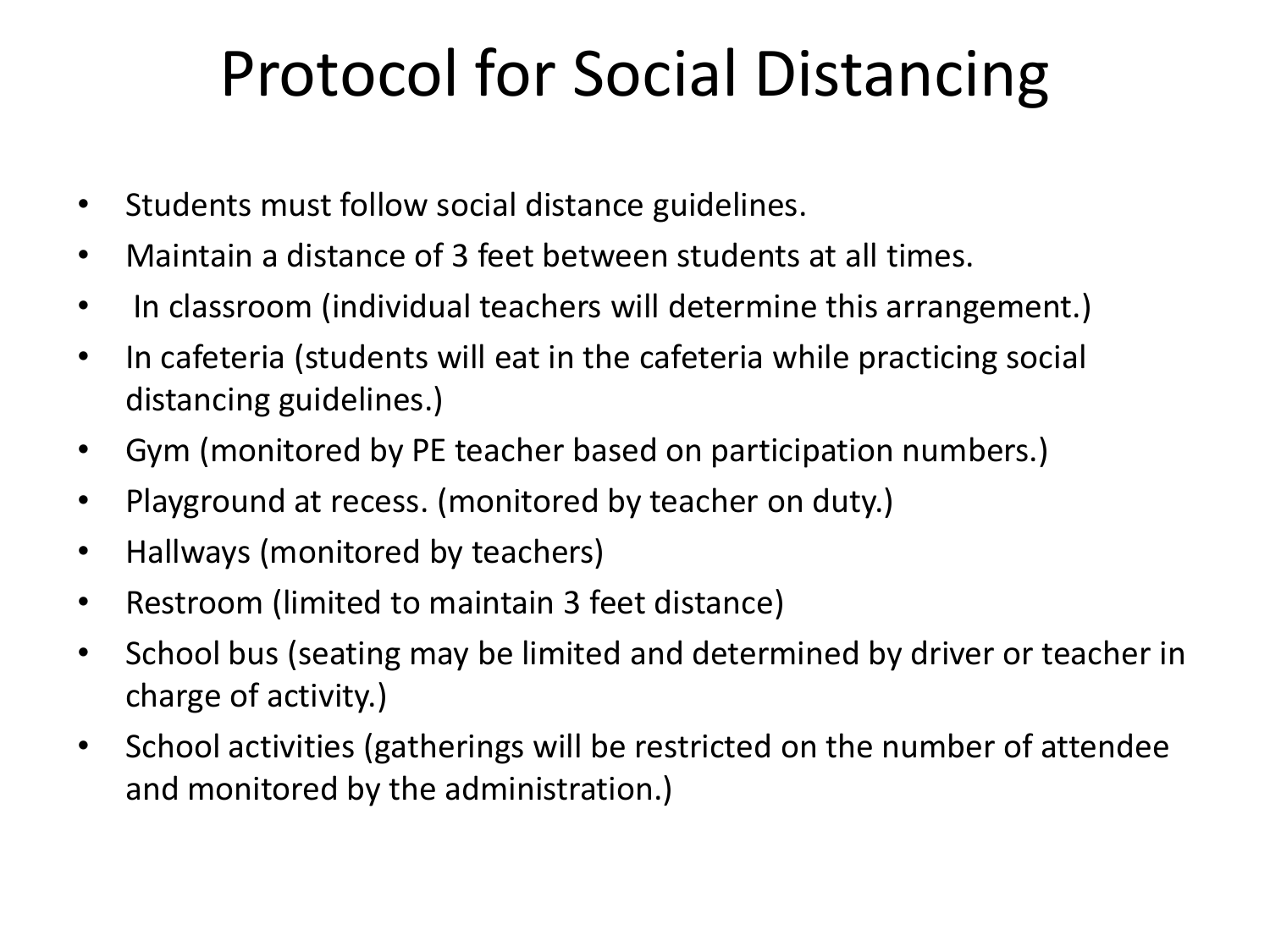### Protocol for Masks/Face Covering

- Masks are optional for school personnel and students at school.
- Masks are at individual school personnel discretion.
- Masks are at parent/guardian discretion for their child.
- Masks optional status is subject to change if COVID or related virus cases accelerate at any time in the community.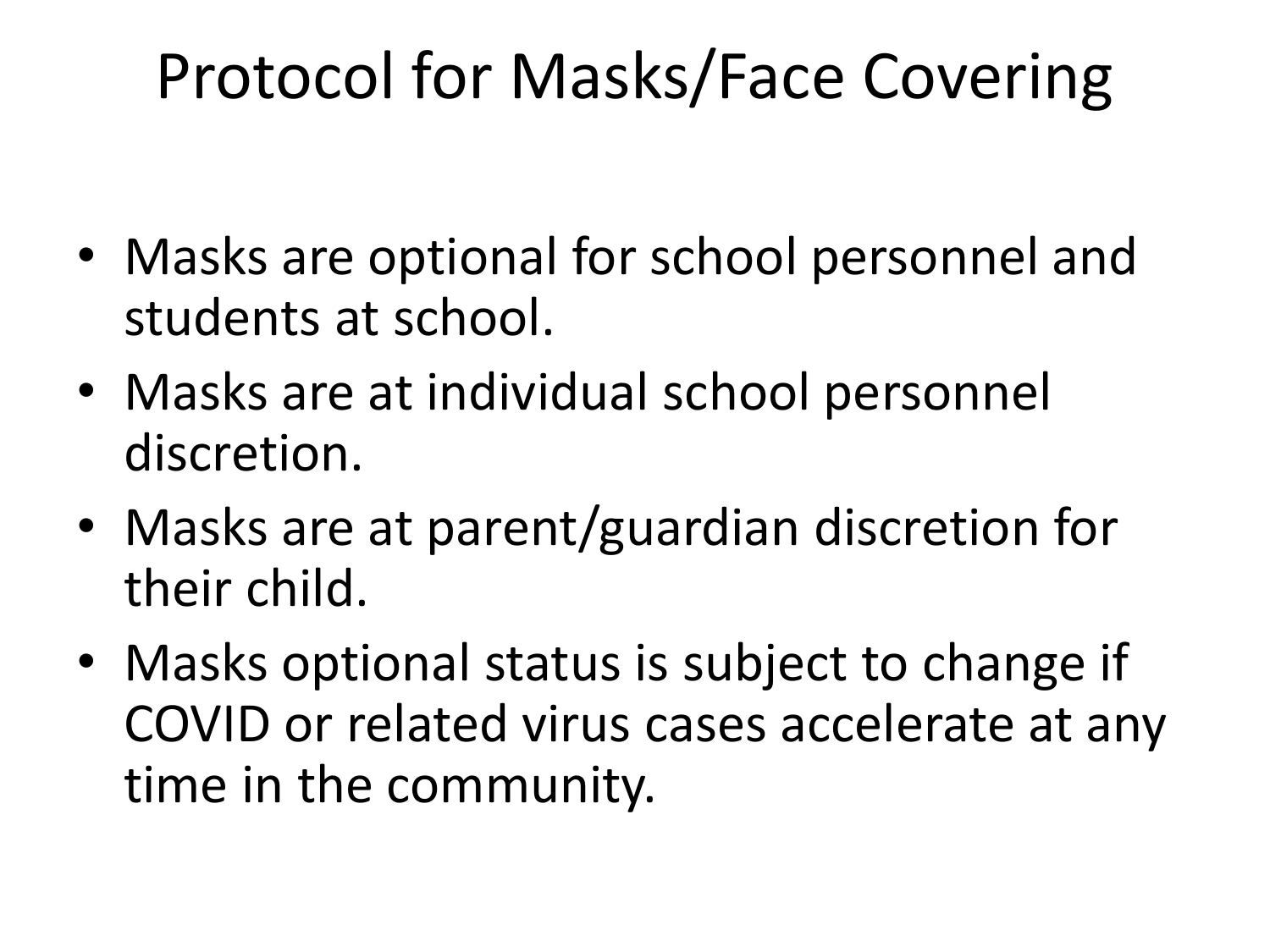### Protocol for Cleaning Practices

- Hand sanitizer stations will be located at entrance doors to all rooms.
- Surfaces will be sanitized daily after use with a disinfectant cleaner.
- Restrooms will be sanitized daily with a disinfectant cleaner or spray.
- School personnel and students should clean hands frequently with hand sanitizers.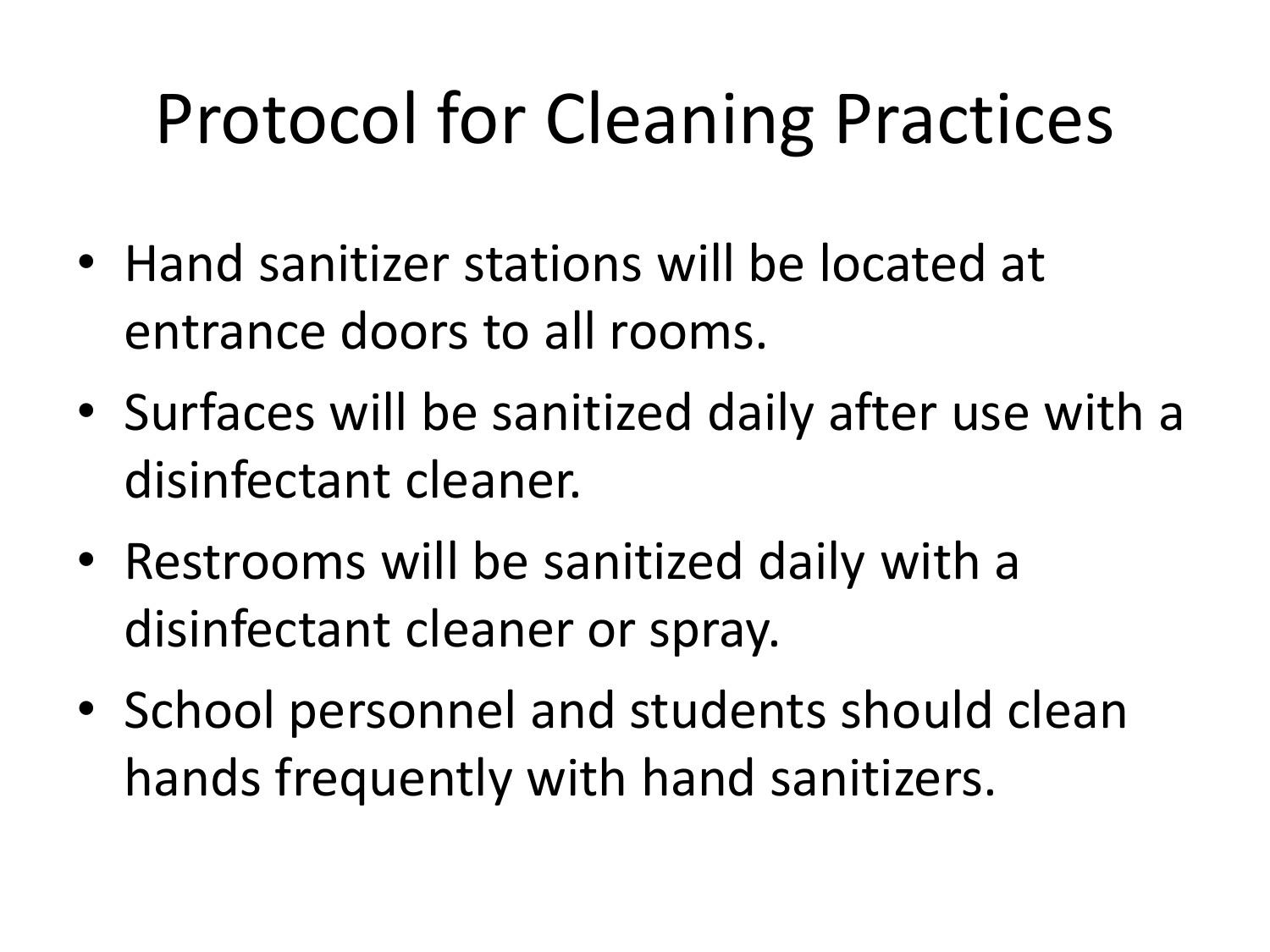### Protocol for Instruction

- The COVID-19 or related virus unpredictability has required our school to have in place different instructional environments to address student learning. They include:
- Traditional Learning
- Virtual Learning
- Blended Learning
- Distance Learning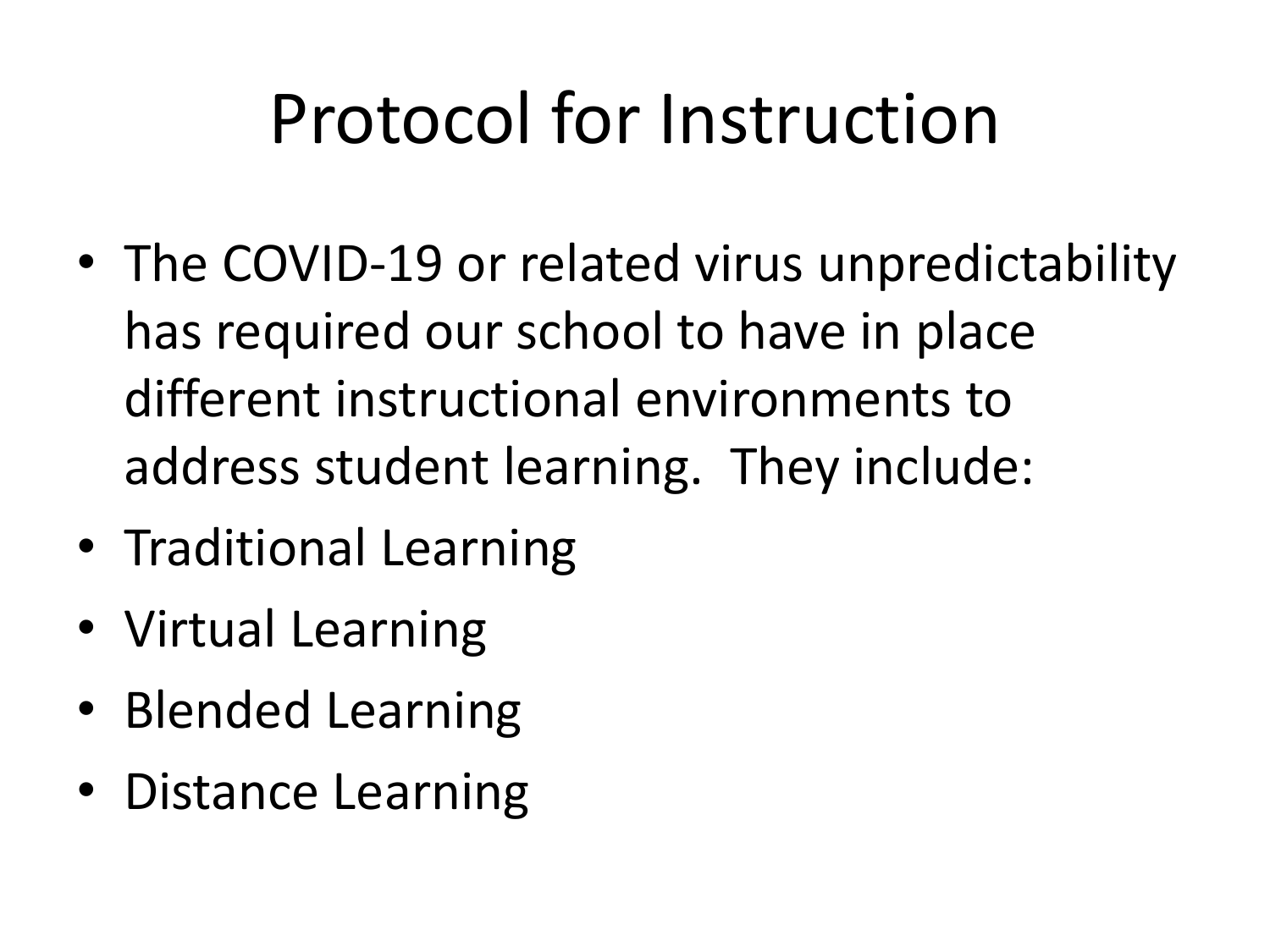## Traditional Learning

- The school will begin the year with this plan.
- Students are on-site and teaching methods are in-person.
- Technology may be used as an instructional supplement in the classroom or lab setting. Various software programs will be utilized.
- Teachers will design their own teaching methods.
- Teachers during the instructional day will enforce the school's protocols that provide a more safe learning environment for their students such as distancing, hand/surface cleaning, mask, etc.
- Core subjects such as reading, mathematics, science, social studies and electives will be taught.
- Grades and progress reporting will remain traditional.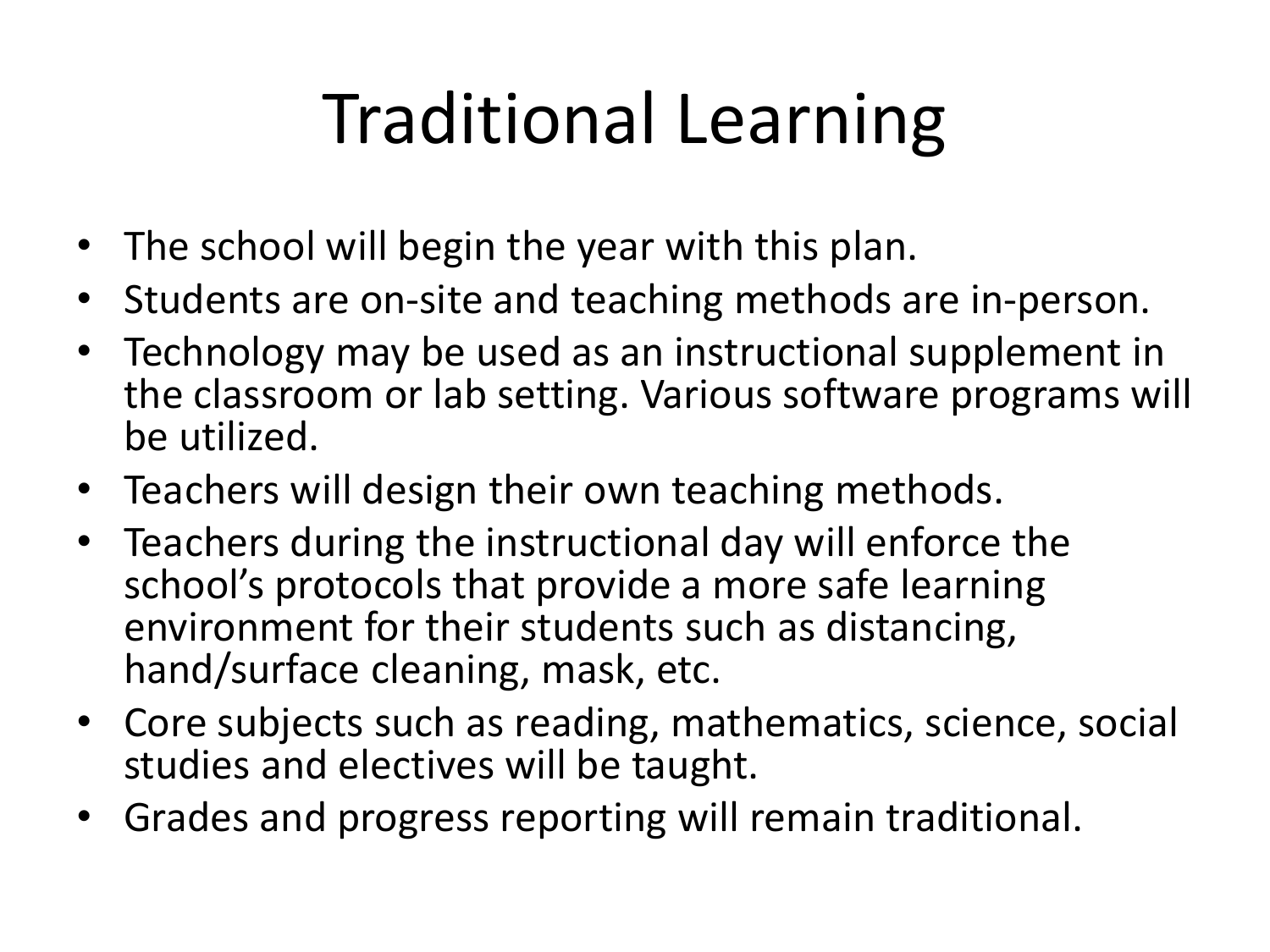### Virtual Learning

- This plan will be implemented second if necessary.
- Students receives the majority of instruction away from the school.
- Connectivity is through wi-fi service available around the school.
- Laptop devices will be provided to teachers and students.
- Teachers provide instruction to the student on these laptops in their classroom by Zoom and wi-fi connectivity.
- Core subjects such as reading, language arts, mathematics, science, and social studies will be taught. Software programs are in place for these course offerings.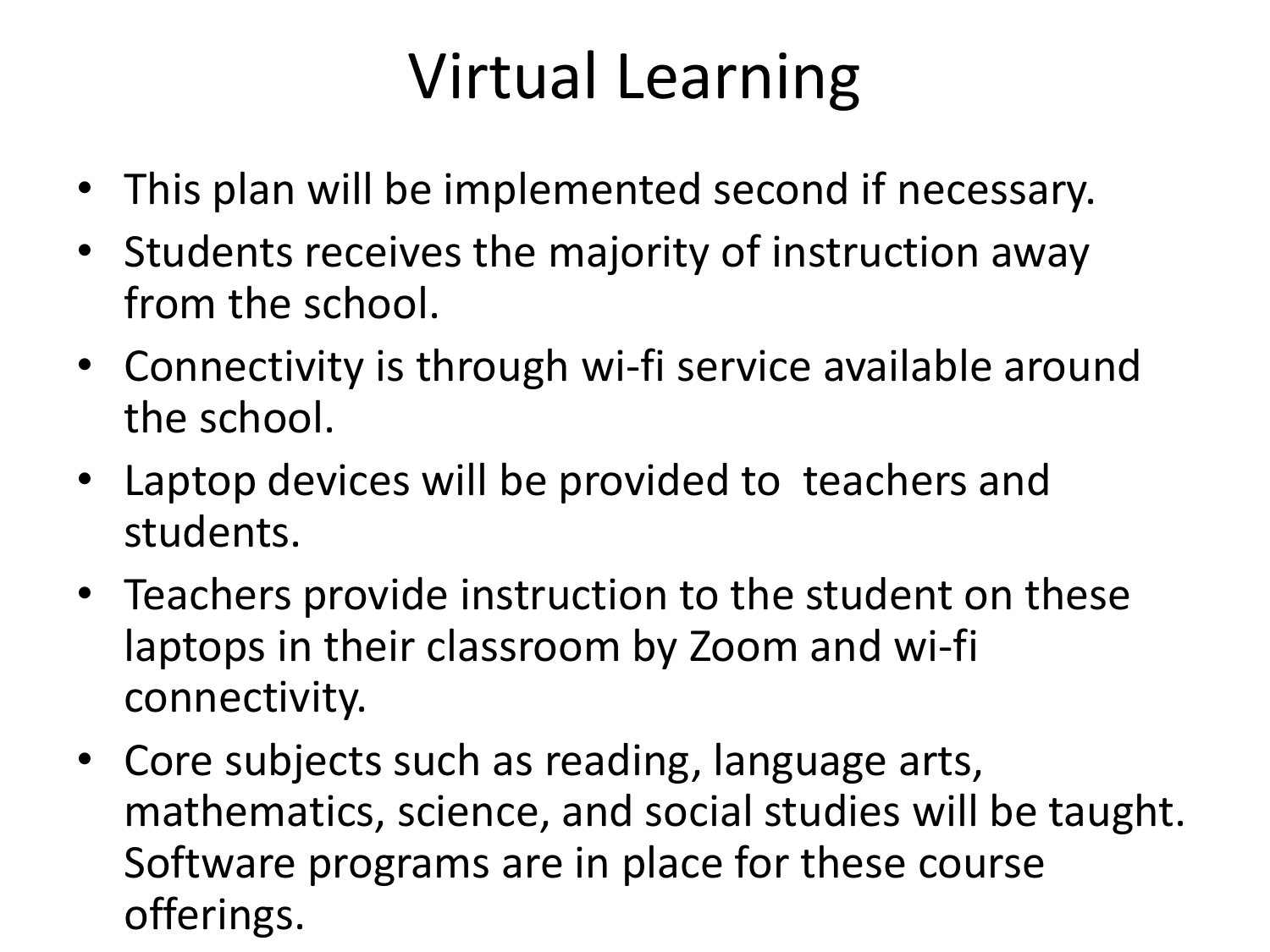### Blended learning

- This instruction is a combination of virtual and traditional teaching.
- This plan will be utilized frequently throughout the school year to make the transition from traditional to virtual learning simpler in the event of a disruption.
- Core subjects such as reading, language arts, mathematics, science, and social studies will be taught. Software programs are in place for these course offerings.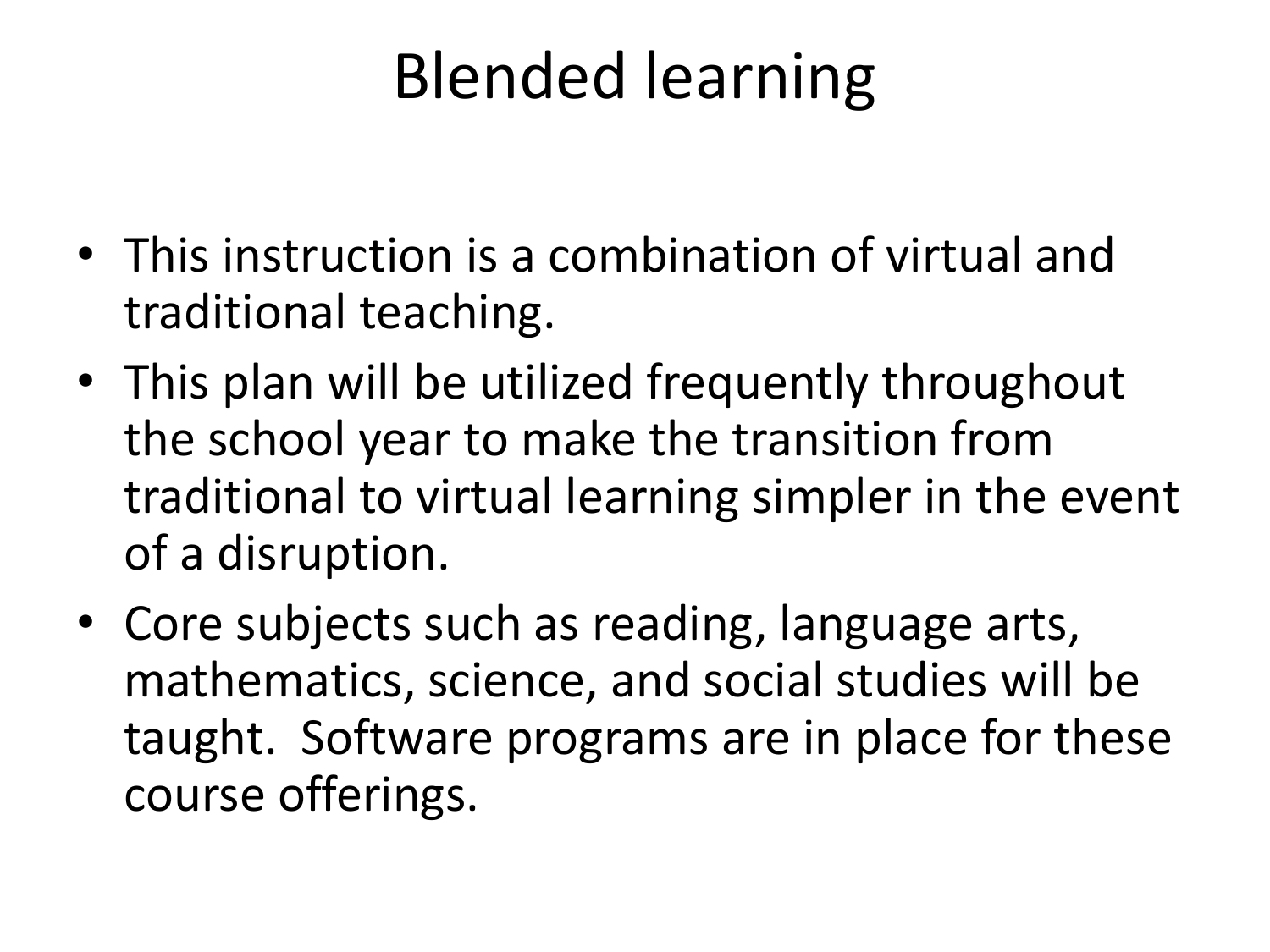### Distance Learning

- Utilized during a school closure due COVID-19.
- Includes virtual online instruction for the students.
- Includes the use of paper packets.
- Lessons in the core subjects such as reading, language arts, mathematics, science, and social studies will be assigned.
- This plan will be implemented last.